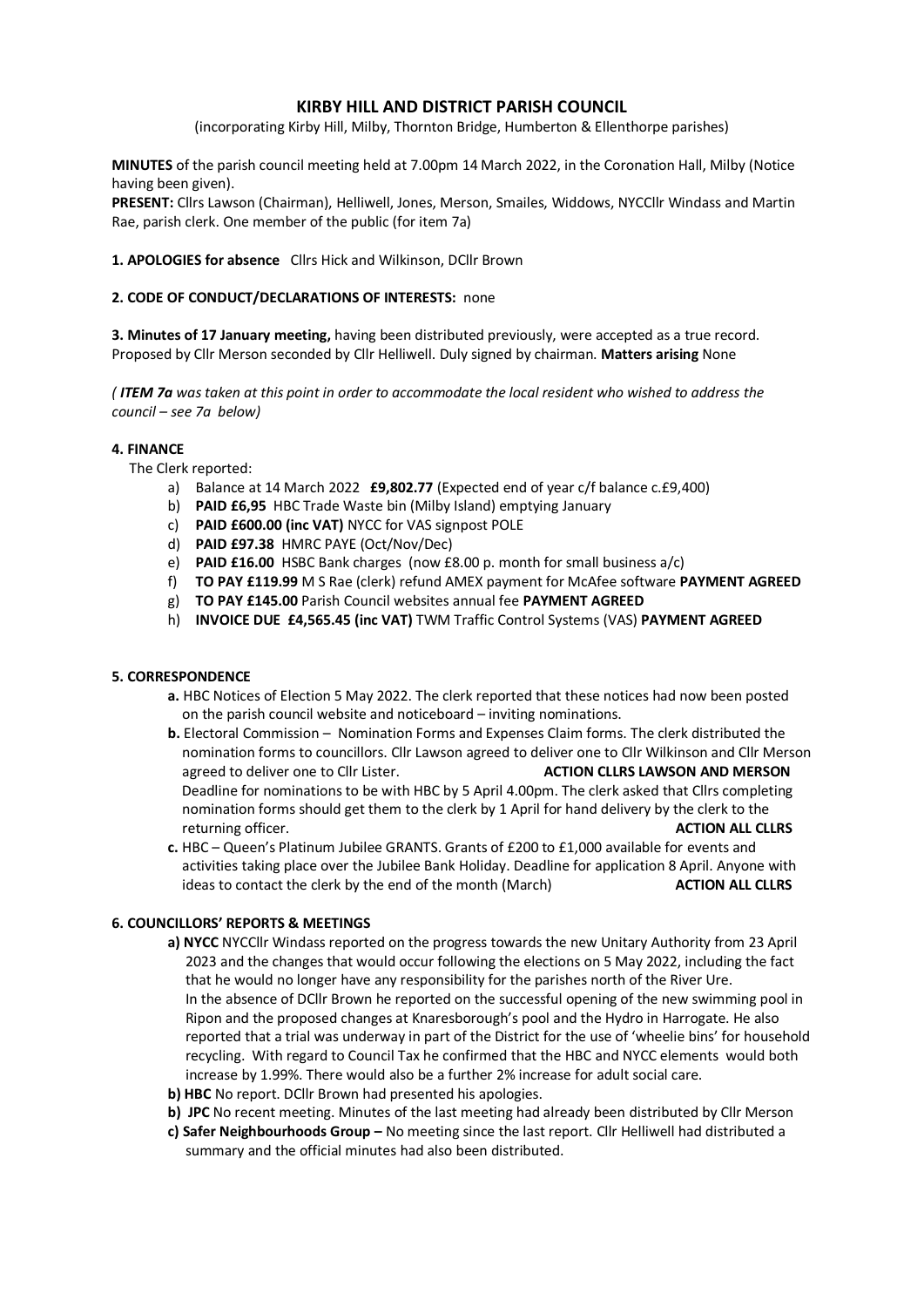#### **7. ONGOING AND OTHER MATTERS – UPDATES**

- **a) VAS** The new sign had now been installed and was working effectively. There had, however, been a complaint from a local resident about the intrusion caused to their property by the flashing sign and about a perceived lack of diligence by the council in handling the issue. The complainant was present at the meeting and at the chairman's invitation explained the problems, particularly the visual impact and the disturbing flashing of the 30mph sign. The complainant also included the claim that the council had not consulted residents, said that there had been no planning application and requested that the sign be moved to another location. NYCCllr Windass, who had already been in contact with the complainant, explained that the sign had not needed planning permission, that the location was on NYCC property and was chosen following expert technical advice from Highways. Regarding consultation he explained that this type of installation did not require it but that in some cases it was appropriate for nearby residents to be informed as a matter of courtesy about what was planned. The clerk confirmed that he had informed the complainant's neighbour and had called twice at the complainant's property but that there had been nobody at home. NYCCllr Windass said that he would find it unacceptable to spend £750 of council tax payers' money to move the sign from its optimal location to a less suitable one. Cllr Merson asked if something could be done, for example shielding the flashing sign and painting the box unit to make it less intrusive. The complainant acknowledged the receipt of an email from NYCC apologising for the inconvenience caused and offering to make some changes to mitigate the effects of the sign on the complainant's property. NYCC would investigate whether it would be possible to lower the flashing part of the sign and could also arrange to shield it so that the flashing would be obscured from the complainant's property. NYCCllr Windass told the complainant that he would continue to work with the clerk and NYCC Highways to secure these changes, but repeated that moving the sign was not an option. The chairman thanked the complainant for attending the meeting and complainant was content to proceed with the proposed course of action. **ACTION CLERK**
- **b) Outstanding NYCC Highways issues** NYCCllr Windass reported on the slow, if any, progress on the matter of moving the 30mph signs in Dishforth road north from the entrance to Milby Grange. Several local residents of the two new developments in this area had expressed concerns about the dangers of drivers speeding towards Boroughbridge on this stretch of road and that the existing positioning of the 30mph signs was too close to the Milby Grange entrance/exit. Others had expressed concerns about pedestrians crossing the road between Milby Grange and Hockley Croft. NYCCllr Windass reported that he had raised the matter with NYCC Highways many times and that all that was needed was the attention of a highways engineer to make a decision. He intended to escalate the matter through Melissa Burnham at NYCC Highways, having made little progress so far in his many efforts to achieve action on this issue.
- **c) Defibrillator** The clerk reported that the landlord at the Blue Bell, while sympathetic to the idea of a defibrillator in the pub car park, was not prepared to commit at this stage due to the negotiations being in progress for the sale of the pub. Deferred.
- **d) Litter picking** Dishforth road. Cllr Merson asked for a vote of thanks to be given by the council to local resident Clare Slator for the recent litter pick she had carried out on the Dishforth road between Milby junction and Church Lane. She had been particularly concerned by the amount of one litre glass vodka bottles strewn in the verges, causing dangerous fragments when the grass cutting is done. Mrs Slator had also contacted the clerk about the equally bad state of the road leading north from the Church Lane crossroads towards the airfield and had wondered if an approach to the base commander could be made, to involve his personnel in a community litter pick. The clerk reported that he had happened to meet the base's padre at a function and had broached the subject with him. The padre, Chris Withers, had thought that it would be worth raising the matter with the base commander, but not at the present time when the Army Logistics personnel were obviously very occupied with other matters.

 There was a perception that the road in question had now improved and it was thought that a litter pick must have been undertaken recently. The whole issue would be held for raising at a future meeting but in the meantime the council expressed its gratitude to Mrs Slator for her valuable contribution in the endless battle against roadside littering.